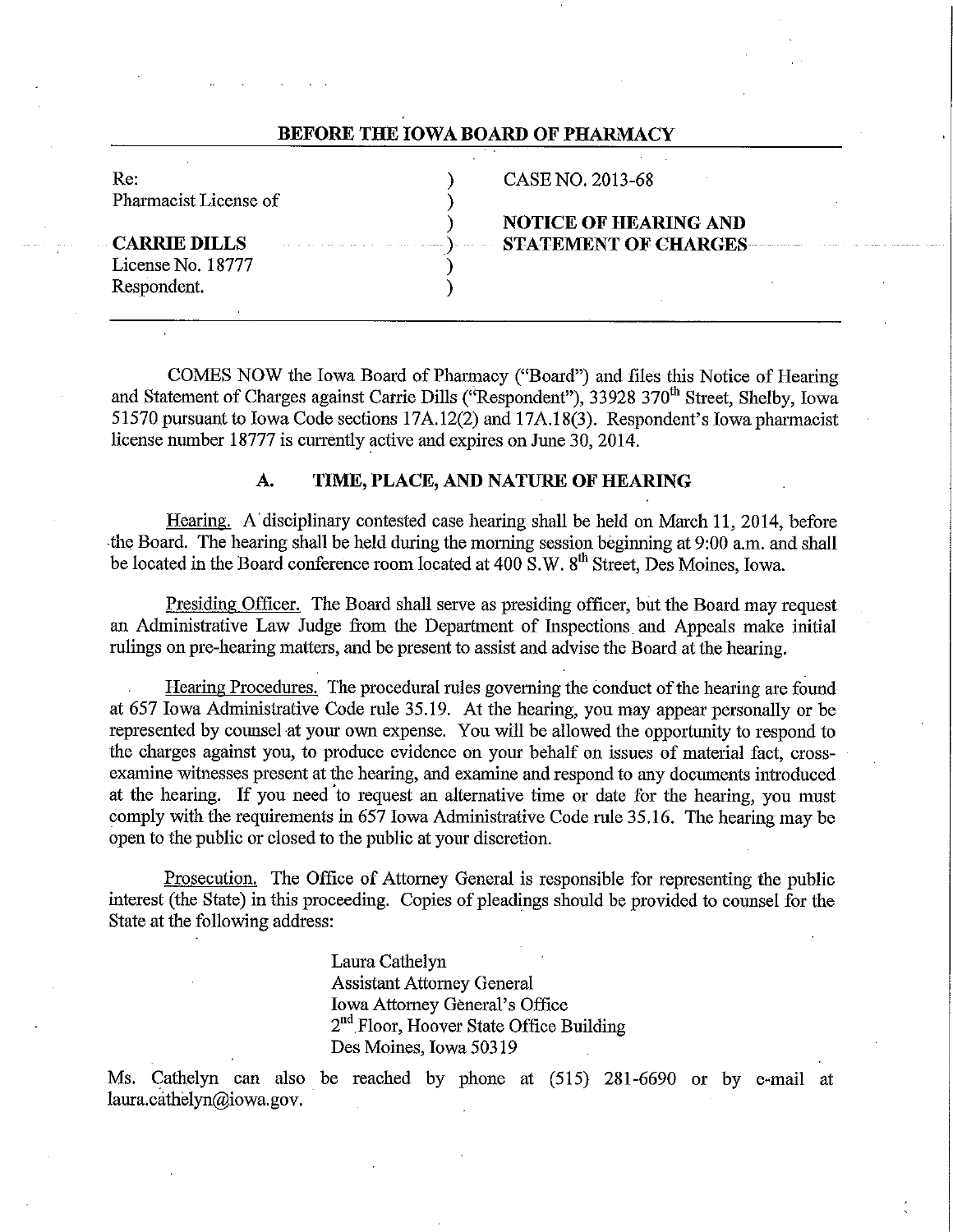Communications. You may contact the Board office at (515) 281-5944 with questions regarding this notice and other matters relating to these disciplinary proceedings. You may not contact individual Board members in any manner, including by phone, letter, or e-mail, regarding this Notice of Hearing and Statement of Charges. Board members may only receive information about the case when all parties have notice and the opportunity to participate, such as at the hearing or in pleadings\_you file with the Board office and serve upon all parties in the case.

## **B. LEGAL AUTHORITY AND JURISDICTION**

Jurisdiction. The Board has jurisdiction in this matter pursuant to Iowa Code chapters 147, 155A, and 272C (2013).

Legal Authority. If any of the allegations against you are founded, the Board has authority to take disciplinary action against you under Iowa Code chapters 147, 155A, and 272C (2013) and under 657 Iowa Administrative Code chapter 36.

Default. If you fail to appear at the hearing, the Board may enter a default decision or proceed with the hearing and render a decision in your absence, in accordance with Iowa Code section 17A.12(3) and 657 Iowa Administrative Code rule 35.21.

# **C. CHARGES**

#### **Count I**

## **FAILURE TO PROVIDE ADEQUATE PATIENT COUNSELING**

Respondent is charged with failing to provide adequate patient counseling, in violation of 657 Iowa Administrative code rule 6.14(1), pursuant to Iowa Code section 155A.12(1) and 657 Iowa Administrative Code rule  $36.1(4)(u)$ .

#### **Count II**

## **FAILURE TO VERIFY PRESCRIPTION DRUGS**

Respondent is charged with failing to verify prescription drugs prior to dispensing, in violation of 657 Iowa Administrative Code rules 3.21(1) and 8.3(3), pursuant to Iowa Code section 155A.12(1) and 657 Iowa Administrative Code rule 36.1(4)( $u$ ).

## **D. FACTUAL CIRCUMSTANCES**

1. Respondent holds Iowa pharmacist license number 18777, which is currently active and expires on June 30, 2014.

2. Respondent was, at all material times, employed as the pharmacist-in-charge at Hy-Vee Pharmacy #1241, located at 2003 Chatburn Avenue, Harlan, IA 51537.

3. On September 27, 2011, Respondent dispensed Digoxin 250 mcg to a patient instead of the prescribed strength of 125 mcg.

4. Respondent failed to provide counseling to the patient even though the prescription was classified as new.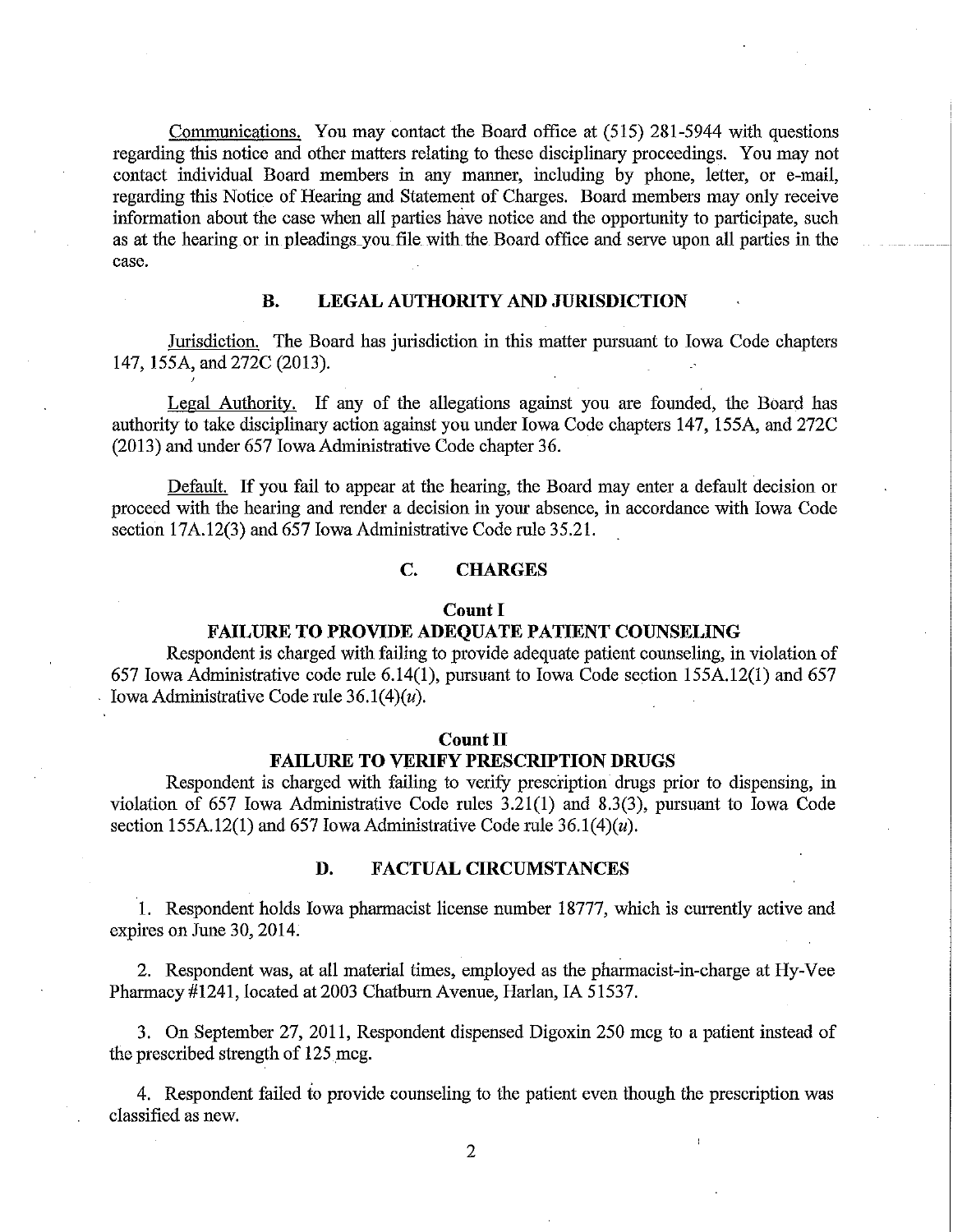5. The patient took the incorrect dosage and experienced adverse effects.

## **E. SETTLEMENT**

This matter may be resolved by settlement agreement. The procedural rules governing the Board's settlement process are found at 657 Iowa Administrative Code rule 36.6. If you are interested in pursuing settlement in this matter, please contact Assistant Attorney General Laura Cathelyn at (515) 281-6690.

## **F. FINDING OF PROBABLE CAUSE**

On this  $14/4$  day of January, 2014, the Iowa Board of Pharmacy found probable cause to file this Notice of Hearing and Statement of Charges.

ER, hairperson Iowa Board of Pharmacy 400 SW Eight Street, Suite E Des Moines, Iowa 50309-4688

cc: Laura Cathelyn Assistant Attorney General Hoover Building, 2<sup>nd</sup> Floor Des Moines, IA 50319

#### PROOF OF SERVICE

The undersigned certifies that the foregoing instrument was served upon Respondent to the above cause by:<br>( ) personal service  $\left( \right)$  first class mail

- <sup>2</sup> **personal service** . ( ) first class mail
	- $t$  certified mail, return receipt requested  $\overrightarrow{y}$  facsimile

Article Number 917199999170339553216 () other

on the 15th day of January, 2014.

- 
- 

I declare that the statements above are true to the best of my information, knowledge and belief.

Que de la S. Gougens de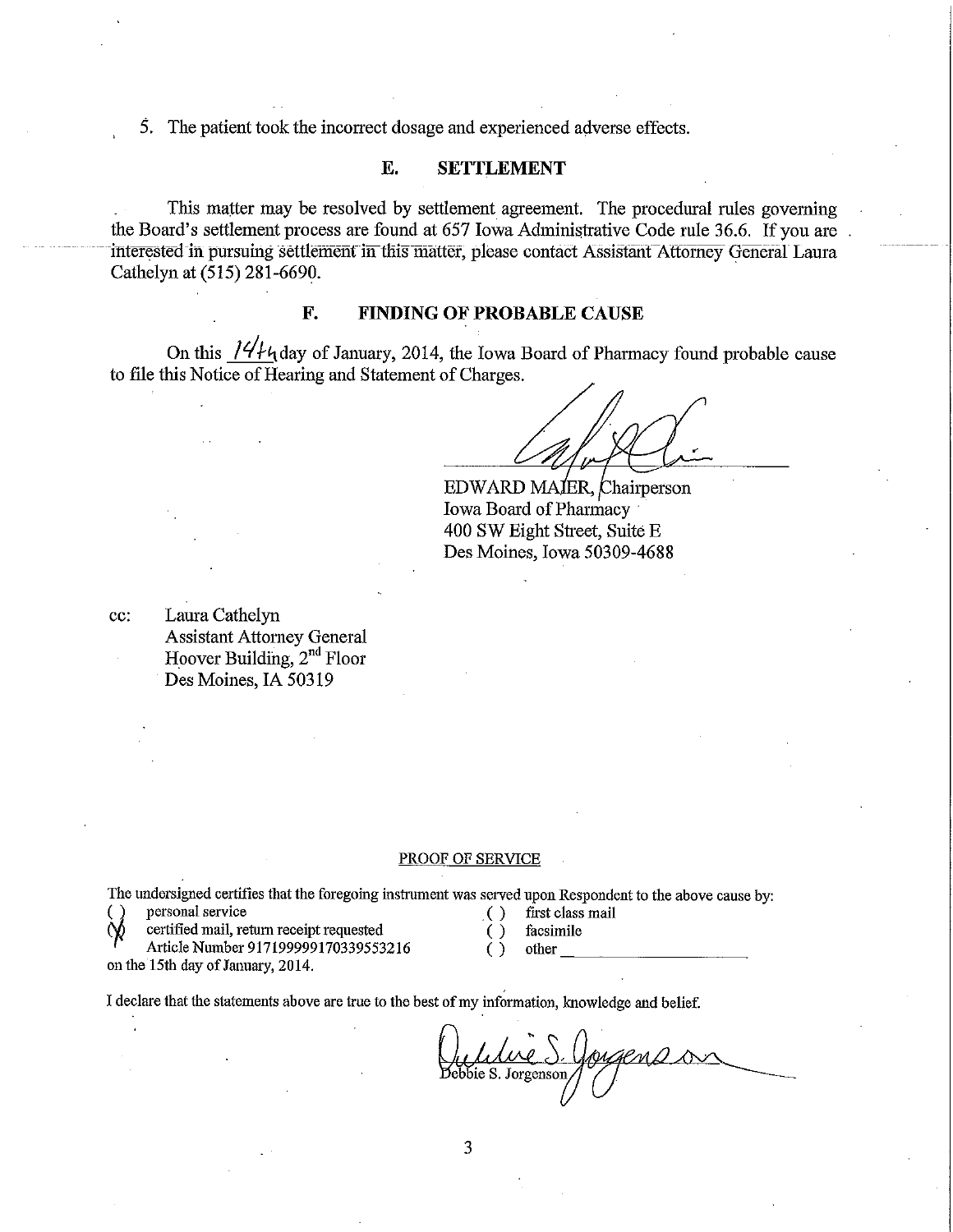## **BEFORE THE IOWA BOARD OF PHARMACY**

Re: (2013-68) CASE NO. 2013-68 Pharmacist license of  $)$  )

License No. 18777, )

Respondent.

) **SETTLEMENT AGREEMENT CARRIE DILLS** ) **AND FINAL ORDER** 

Pursuant to Iowa Code sections 17A.10 and 272C.3(4) (2013), the Iowa Board of Pharmacy ("Board") and Carrie Dills ("Respondent") enter into the following Settlement Agreement to settle a disciplinary proceeding currently pending before the Board.

The allegations contained in a Statement of Charges against Respondent shall be resolved without proceeding to hearing, as the Board and Respondent stipulate as follows:

- 1. The Board has jurisdiction over the parties and the subject matter of these proceedings.
- 2. Respondent was issued Iowa pharmacist license #18777, which is currently active and expires on June 30, 2014.
- 3. A Statement of Charges was filed against Respondent on January 14, 2014.
- 4. Respondent denies the allegations contained in the Statement of Charges, but has chosen not to contest the allegations, and acknowledges that, if proven in a contested case proceeding, the allegations would constitute grounds for the discipline described herein.
- 5. Upon the Board's approval of this Settlement Agreement and Final Order, Respondent is hereby **CITED** for failing to provide adequate patient counseling and failing to verify prescription drugs and **WARNED** that Respondent's failure to comply with the laws governing the practice of pharmacy in the future could result in further discipline.
- 6. Respondent agrees to pay a civil penalty in the amount of five-hundred dollars (\$500). This civil penalty shall be made payable to the Treasurer of Iowa and mailed to the executive director of the Board within thirty (30) days of the Board's approval of this Settlement Agreement and Final Order. All civil penalty payments shall be deposited into the State of Iowa general fund.
- 7. This Settlement Agreement is the resolution of a contested case. By entering into this Settlement Agreement, Respondent waives all rights to a contested case hearing on the allegations contained in the Statement of Charges, and waives any objections to this Final Order.
- 8. Respondent is freely and voluntarily entering into this Settlement Agreement.